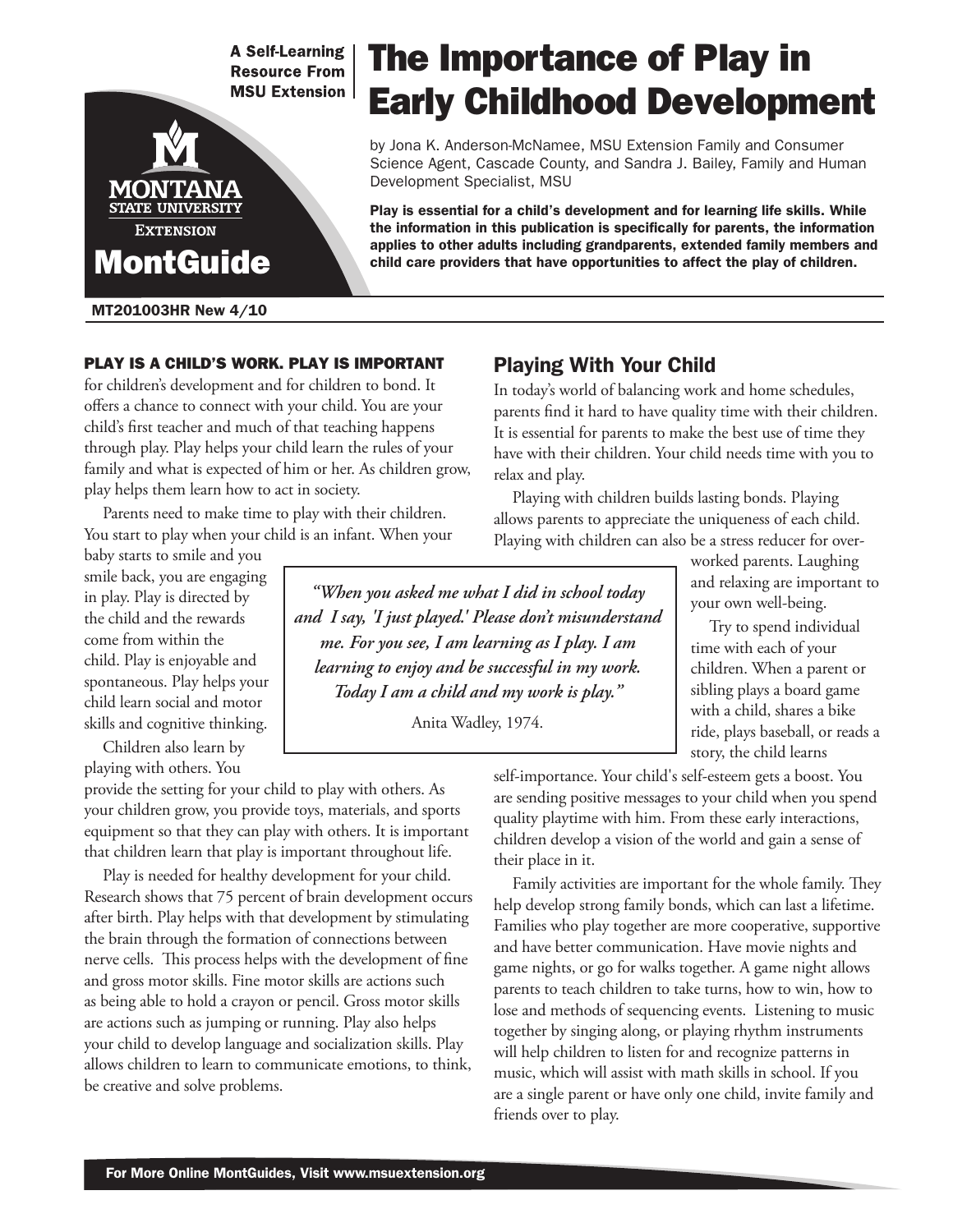Today, children of all ages are exposed to technology such as computers and videos. Children who spend most of their time using technology often are not physically active or using their imagination. You can help your child by reducing screen time. Limit screen time to no more than two hours per day. Make sure your child gets a minimum of one hour of physical exercise everyday.

You have important roles in play. You can encourage play by providing interesting materials that promote exploration and learning. Playing with your child helps him learn how to manipulate toys and other play materials by modeling your actions.

#### Types of Play

As your child grows and develops, his or her play evolves. Certain types of play are associated with, but not restricted to, specific age groups.

*Unoccupied play:* In the early months of infancy, from birth to about three months, your child is busy in unoccupied play. Children seem to be making random movements with no clear purpose, but this is the initial form of playing.

*Solitary play:* From three to 18 months, babies will spend much of their time playing on their own. During solitary play, children are very busy with play and they may not seem to notice other children sitting or playing nearby. They are exploring their world by watching, grabbing and rattling objects. Solitary play begins in infancy and is common in toddlers. This is because of toddlers' limited social, cognitive, and physical skills. However, it is important for all age groups to have some time to play by themselves.

*Onlooker play.* Onlooker play happens most often during the toddler years. This is where the child watches other children play. Children are learning how to relate to others and learning language. Although children may ask questions of other children, there is no effort to join the play. This type of play usually starts during toddler years but can take place at any age.

*Parallel play:* From the age of 18 months to two years, children begin to play alongside other children without any interaction. This is called parallel play. Parallel play provides your toddler with opportunities for role-playing such as dressing up and pretending. It also helps children gain the understanding of the idea of property right such as "mine." They begin to show their need of being with other children their own age. Parallel play is usually found with toddlers, although it happens in any age group.

*Associative play:* When your children are around three to four years of age, they become more interested in other children than the toys. Your child has started to socialize with other children. This play is sometimes referred to as "loosely organized play." Associative play helps your preschooler learn the do's and don'ts of getting along with others. Associative play teaches the art of sharing, encourages language development, problem-solving skills and cooperation. In associative play, groups of children have similar goals. They do not set rules, although they all want to be playing with the same types of toys and may even trade toys. There is no formal organization.

*Social play:* Children around the age of three are beginning to socialize with other children. By interacting with other children in play settings, your child learns social rules such as give and take and cooperation. Children are able to share toys and ideas. They are beginning to learn to use moral reasoning to develop a sense of values. To be prepared to function in the adult world, children need to experience a variety of social situations.

*Motor - Physical Play:* When children run, jump, and play games such as hide and seek and tag they engage in physical play. Physical play offers a chance for children to exercise and develop muscle strength. Physically playing with your child teaches social skills while enjoying good exercise. Your child will learn to take turns and accept winning or losing.

*Constructive Play:* In this type of play, children create things. Constructive play starts in infancy and becomes more complex as your child grows. This type of play starts with your baby putting things in his/her mouth to see how they feel and taste. As a toddler, children begin building with blocks, playing in sand, and drawing. Constructive play allows children to explore objects and discover patterns to find what works and what does not work. Children gain pride when accomplishing a task during constructive play. Children who gain confidence manipulating objects become good at creating ideas and working with numbers and concepts.

*Expressive Play.* Some types of play help children learn to express feelings. Here parents can use many different materials. Materials may include paints, crayons, colored pencils and markers for drawing pictures or writing. It can also include such items as clay, water, and sponges to experience different textures. Beanbags, pounding benches, and rhythm instruments are other sources of toys for expressive play. You can take an active role in expressive play by using the materials alongside your child.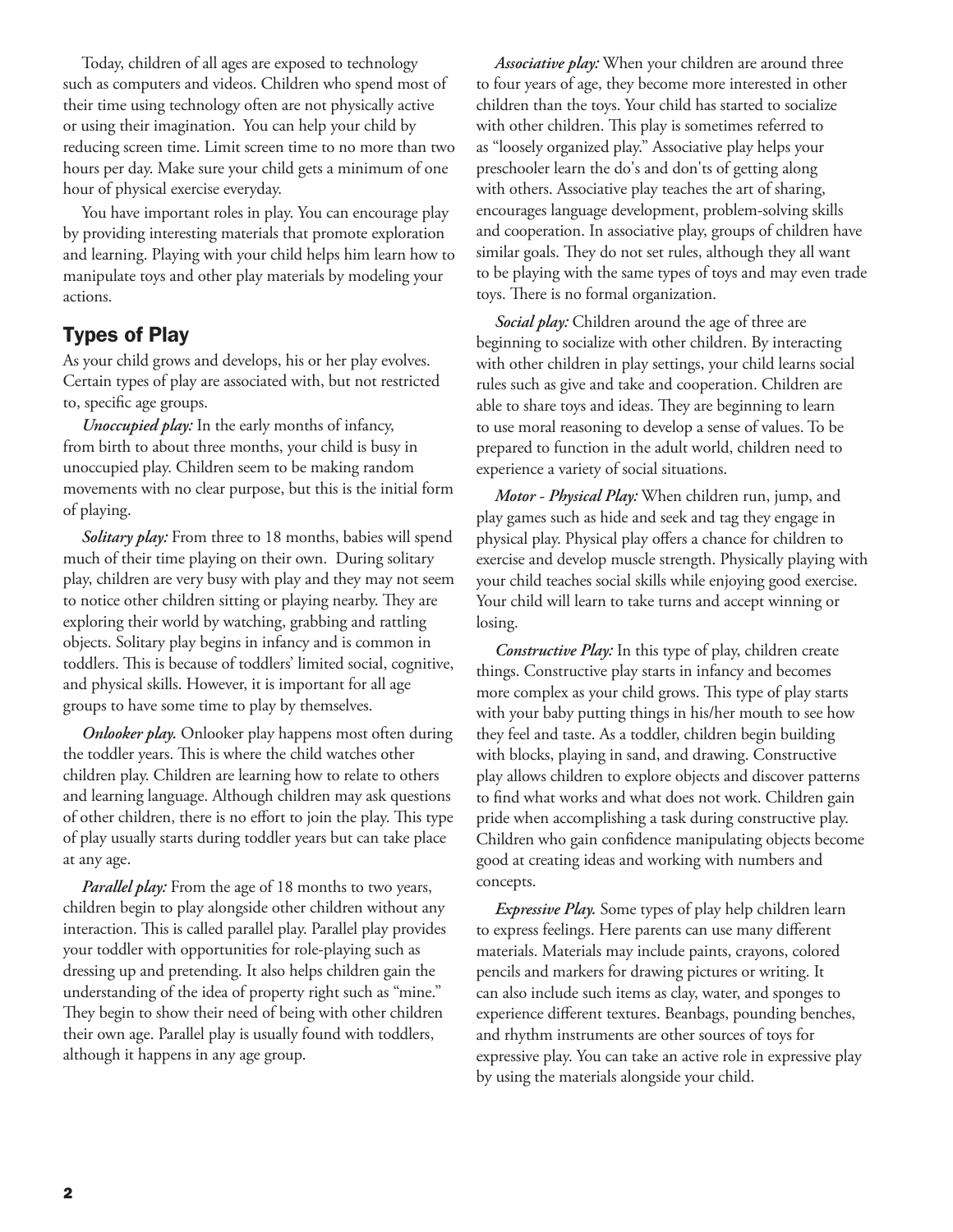*Fantasy Play:* Children learn to try new roles and situations, experiment with languages and emotions with fantasy play. Children learn to think and create beyond their world. They assume adult roles and learn to think in abstract methods. Children stretch their imaginations and use new words and numbers to express concepts, dreams and history.

*Cooperative play:* Cooperative play begins in the late preschool period. The play is organized by group goals. There is at least one leader, and children are definitely in or out of the group. When children move from a self-centered world to an understanding of the importance of social contracts and rules, they begin to play games with rules. Part of this development occurs when they learn games such as Follow the Leader, Simon Says, and team sports. Games with rules teach children the concept that life has rules that everyone must follow.

#### Benefits of Play

There are many benefits to play. Children gain knowledge through their play. They learn to think, remember, and solve problems. Play gives children the opportunity to test their beliefs about the world.

Children increase their problem-solving abilities through games and puzzles. Children involved in make-believe play can stimulate several types of learning. Children can strengthen their language skills by modeling other children and adults. Playing house helps children create stories about their roles, such as "I am the Mom." They also imitate their own family experiences. This helps children learn about the different roles of family members.

Children gain an understanding of size, shape, and texture through play. It helps them learn relationships as they try to put a square object in a round opening or a large object in a small space. Books, games, and toys that show pictures and matching words add to a child's vocabulary. It also helps a child's understanding of the world.

Play allows children to be creative while developing their own imaginations. It is important to healthy brain development. Play is the first opportunity for your child to discover the world in which he lives. Play offers a child the ability to master skills that will help develop self-confidence and the ability to recover quickly from setbacks. For example, a child may feel pride in stacking blocks and disappointment when the last block makes the stack fall. Play allows children to express their views, experiences and at times, frustrations.

Play with other children helps a child learn how to be part of a group. Play allows a child to learn the skills of negotiation, problem solving, sharing, and working within groups. Children practice decision-making skills, move at their own pace and discover their own interests during play.

Unstructured play may lead to more physical movement and healthier children.

Play is important when your child enters school. Play can assist children in adjusting to a school setting. It enhances children's learning readiness and their cognitive development by allowing them to move from subject and area without of the fear of failure. Playtime in school such as recess time, allows learning and practicing of basic social skills. Children develop a sense of self, learn to interact with other children, how to make friends, and the importance of role-playing. Exploratory play in school allows children time to discover and manipulate their surroundings.

#### **Conclusion**

Play is an essential and critical part of all children's development. Play starts in the child's infancy and ideally, continues throughout his or her life. Play is how children learn to socialize, to think, to solve problems, to mature and most importantly, to have fun. Play connects children with their imagination, their environment, their parents and family and the world.

Parental involvement in a child's world of play is not only beneficial for the child but is extremely beneficial to the parent. Playing with children establishes and strengthens bonds that will last forever. Parent-child play opens doors for the sharing of values, increases communication, allows for teachable moments and assists in problem solving. Playtime provides opportunities for the parent and child to confront and resolve individual differences, as well as family related concerns and issues. Finally, it allows the parent to view the world through the eyes of a child once again.

Let's Play and Have Fun!